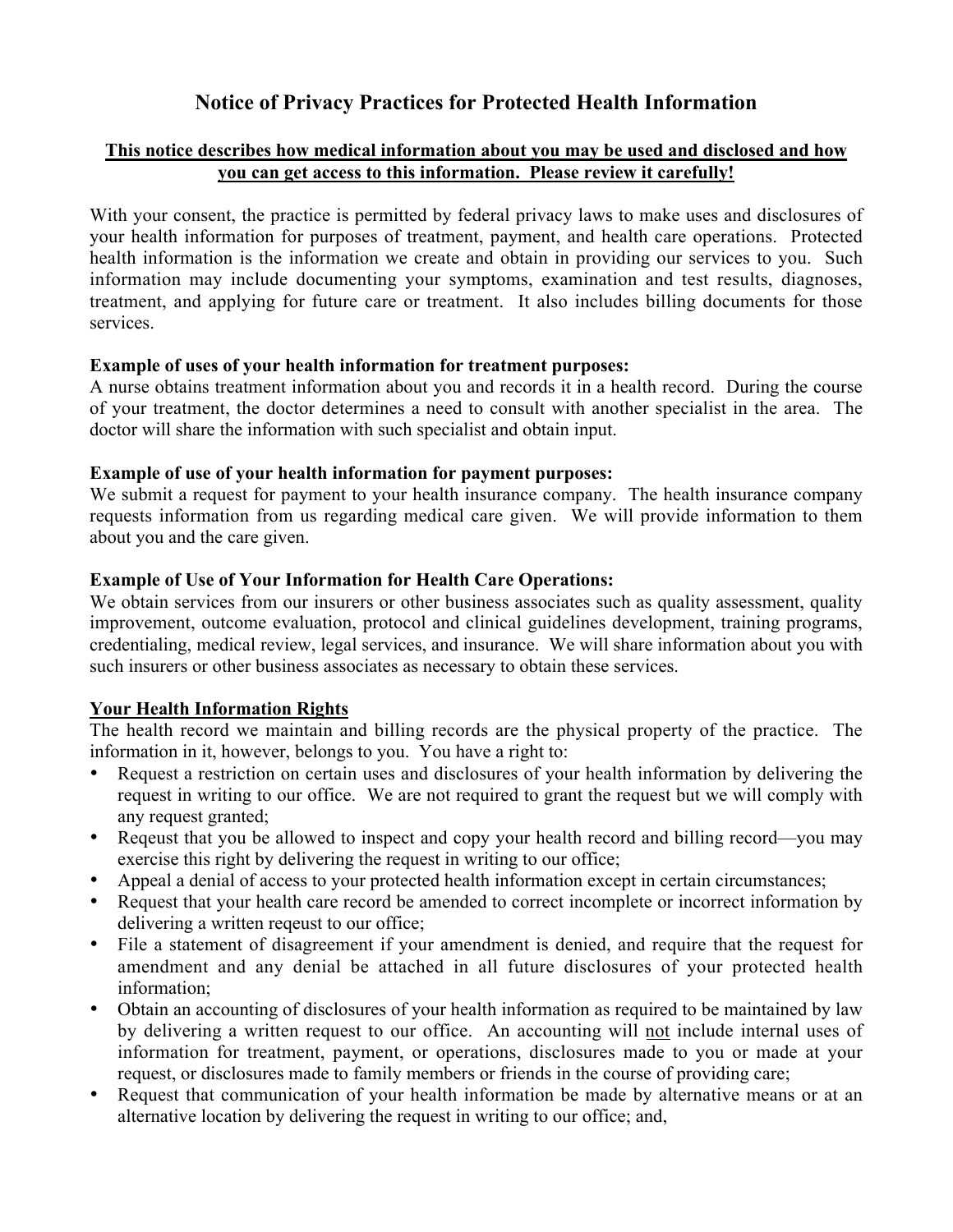• Revoke authorizations that you made previously to use or disclose information except to the extent information or action has already been taken by delivering a written revocation to our office.

If you want to exercise any of the above rights, please contact Kenneth Selensky at 1119 Walnut Drive, Suite #2, Ardmore OK 73401, (580) 226-1727 or 800 773-1727, in person or in writing, during normal hours. He will provide you with assistance on the steps to take to exercise your rights.

#### **Our Responsibilities**

The practice is required to:

- Maintain the privacy of your health information as required by law;
- Provide you with a notice of our duties and privacy practices as to the information we collect and maintain about you;
- Abide by the terms of this Notice;
- Notify you if we cannot accommodate a requested restriction or request; and
- Accommodate your reasonable requests regarding methods to communicate health information with you.

We reserve the right to amend, change, or eliminate provisions in our privacy practices and access practices and to enact new provisions regarding the protected health information we maintain. If our information practices change, we will amend our Notice. You are entitled to receive a revised copy of the Notice by calling and requesting a copy of our "Notice" or by visiting our office and picking up a copy.

#### **To Request Information or File a Complaint**

If you have questions, would like additional information, or want to report a problem regarding the handling of your information, you may contact Kenneth Selensky, Privacy Officer, at (580) 226-1727 or 800 773-1727.

Additionally, if you believe your privacy rights have been violated, you may file a written complaint with our office or with the Secretary of the Department of Health and Human Services. To file a complaint with our office, contact Kenneth Selensky, Privacy Officer, (580) 226-1727 or 800 773- 1727. All complaints must be submitted in writing.

- We cannot, and will not, require you to waive the right to file a complaint with the Secretary of Health and Human Services (HHS) as a condition of receiving treatment from the practice.
- We cannot, and will not, retaliate against you for filing a complaint with the Secretary.

#### **Other Disclosures and Uses**

#### **Notification**

Unless you object, we may use or disclose your protected health information to notify, or assist in notifying, a family member, personal representative, or other person responsible for your care, about your location, and about your general condition, or your death.

#### **Communication with Family**

Using our best judgment, we may disclose to a family member, other relative, close personal friend, or any other person you identify, health information relevant to that person's involvement in your care or in payment for such care if you do not object or in an emergency.